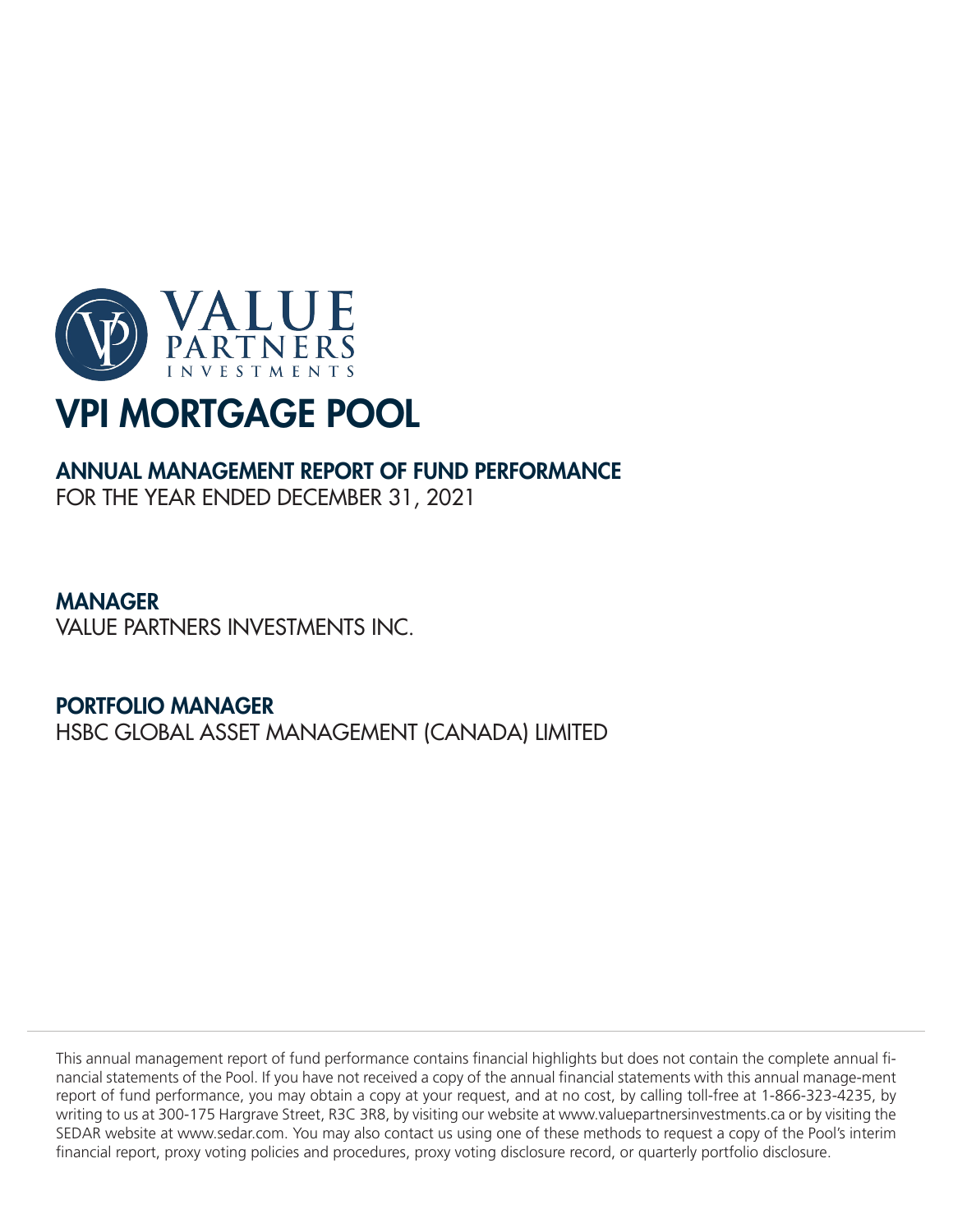

### **Annual Management Discussion of Fund Performance**

March 21, 2022

#### **Investment Objective and Strategies**

VPI Mortgage Pool's objective is to seek to earn a high level of income while protecting invested capital primarily through investments with exposure to residential first mortgages on property in Canada and other debt obligations. To achieve this objective, the Pool currently invests in Institutional Series units of the HSBC Mortgage Fund (the "Underlying Fund").

The Underlying Fund invests primarily in uninsured Canadian-dollar-denominated mortgages. The Underlying Fund may also invest a portion of its assets in other debt obligations such as government bonds, corporate bonds, mortgage-backed securities, debentures and other fixed income securities and may hold cash & cash equivalents. The Underlying Fund may maintain a significant portion of its assets in Canadian and U.S. shortterm fixed income securities during periods of high market volatility.

#### **Risk**

Overall, the risks associated with investing in the Pool have not materially changed and remain as discussed in the prospectus. During the year, there was no material change to the Underlying Fund that affected the overall risk level of the Underlying Fund. The Pool continues to be suitable for investors who want to earn interest income and protect their capital, have a short-term investment time horizon and have a low tolerance for risk in their returns.

The key risks to the Portfolio Manager's central scenario remain the fallout from the COVID-19 pandemic, including elevated commodity prices, ongoing supply chain issues and a tight labour market, which in turn has increased inflation expectations.

#### **Results of Operations**

Net assets of the Pool increased by approximately \$5.5 million for the year ended December 31, 2021 due largely to net sales of \$6.7 million, offset by a decrease in net assets from operations of \$0.5 million and distributions to unitholders of \$0.7 million. The decrease in net assets from operations was due to \$1.1 million of unrealized depreciation in value of investments and \$0.6 million of management fees and operating expenses, net of \$77 thousand of expenses absorbed by the Manager. This was offset by \$1.1 million in interest income and \$0.1 million in net realized gains on the sale of investments.

During the year, the Portfolio Manager purchased and disposed of units in the Underlying Fund as cash proceeds became available or cash redemptions were required from unitholders. As per the Pool's objective, the only investment made during the year was in units of the Underlying Fund.

Each series of the Pool experienced a return (loss) in the range of -1.0% to 0.3% over the past year relative to the -0.9% loss of the benchmark FTSE Canada Short Term Bond Index.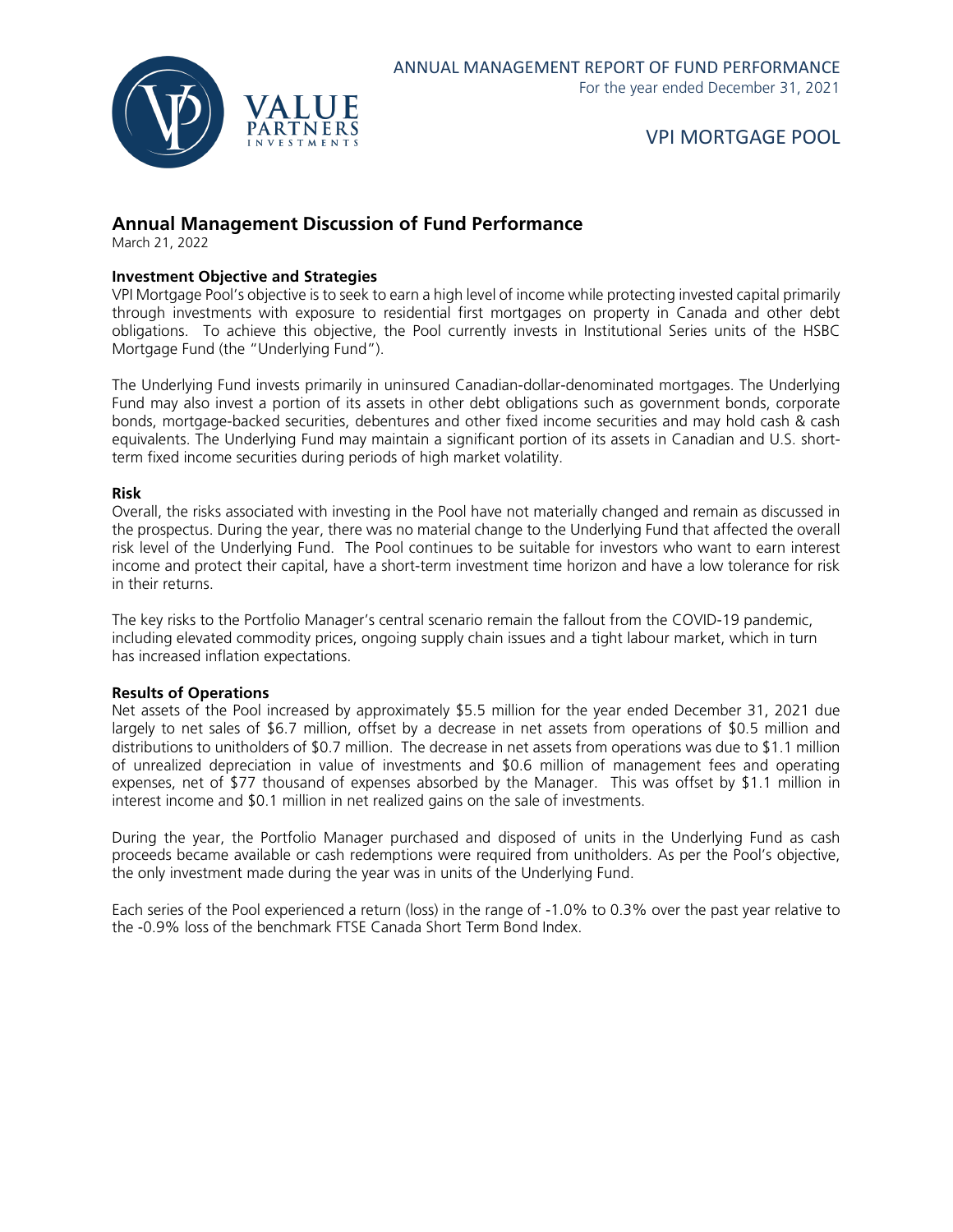

#### **Revenues and Expenses**

Revenues of the Pool amounted to \$1.1 million, representing interest income distributed from the Underlying Fund. The Pool also experienced \$0.1 million in net realized gains on the sale of investments and \$1.0 million of unrealized depreciation in the value of investments. As well, the Pool incurred \$0.6 million in management fees and operating expenses net of \$77 thousand of expenses absorbed by the Manager to maintain the Pool's MER at a competitive level.

#### **Recent Developments**

#### Economic Conditions

The dramatic policy response to the pandemic in most economies saw stimulus delivered in ways that enabled growth to quickly rebound. At the same time, elevated commodity prices, ongoing supply chain issues and a tight labour market have increased inflation expectations. With continued strong growth and higher inflation, central banks may remove monetary stimulus earlier and more aggressively than previously expected. By the end of 2021, markets had priced in expectations for 75 basis points of rate increases by the US Federal Reserve in 2022 and 125 basis points of increases from the Bank of Canada. The impact of the Omicron wave on economic activity, inflation and, ultimately, the removal of stimulus could be very significant.

The Portfolio Manager continues to run a modest pro-risk allocation in this environment. The Underlying Fund is modestly overweight in high-quality corporate bonds given their attractive fundamentals and the positive economic backdrop as 2022 begins. The Underlying Fund continues to look attractive given its low duration and yield advantage compared to other short-duration alternatives. The Underlying Fund is underweight in duration versus the benchmark and the Portfolio Manager expects the Bank of Canada to raise its target rate in the first half of 2022.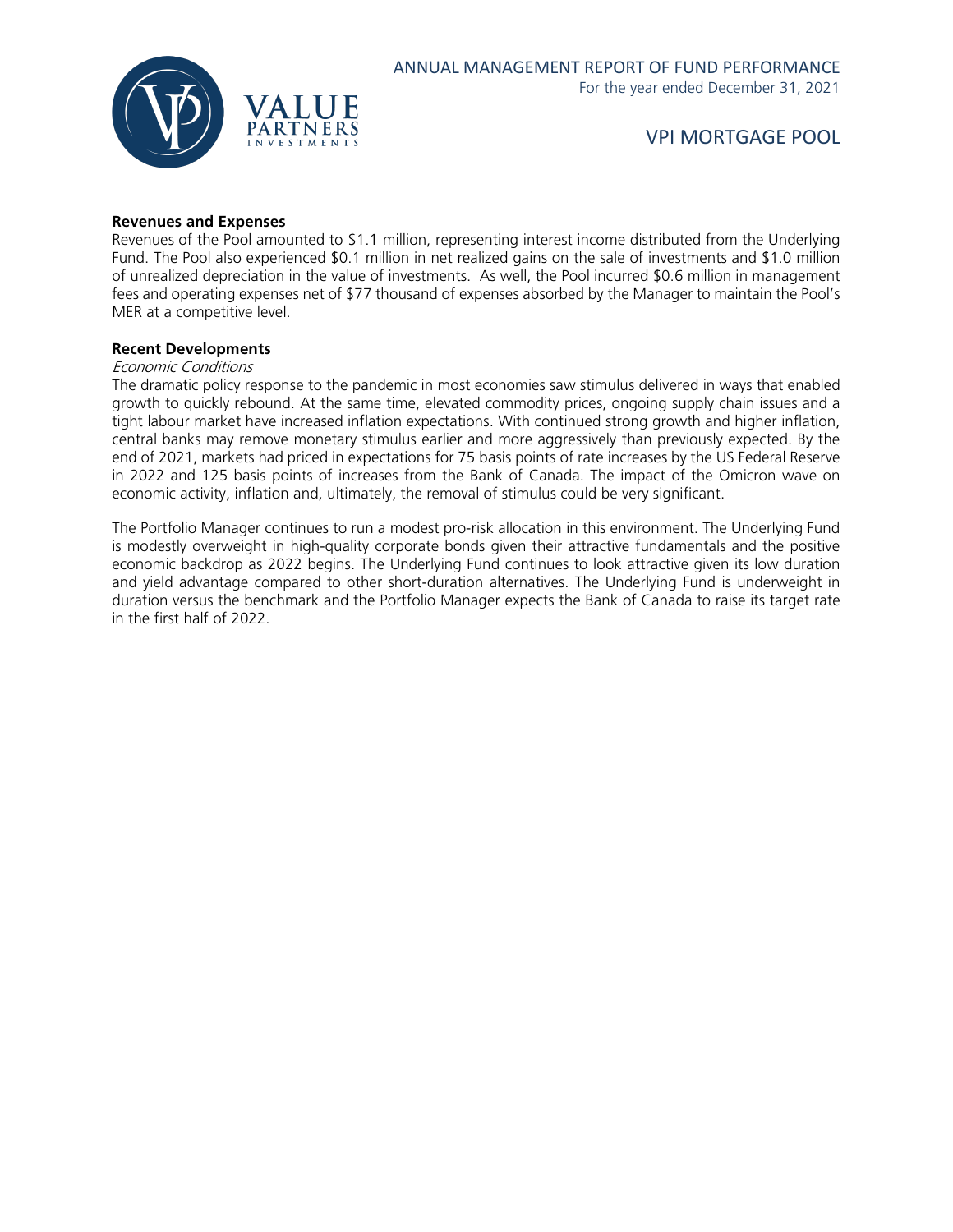

#### ANNUAL MANAGEMENT REPORT OF FUND PERFORMANCE

For the year ended December 31, 2021

# VPI MORTGAGE POOL

| <b>Portfolio Allocation</b> |       |
|-----------------------------|-------|
| Mutual Funds                | 97.8% |
| Cash                        | 2.3%  |

Other Net Assets -0.1%

#### **Top 25 Holdings Issuer Percentage of Net Assets** HSBC Mortgage Fund, Institutional Series 97.8% Cash 2.3% Other Net Assets **-0.1%** -0.1% **Total 100.0%**

As at December 31, 2021, the net assets of the Pool were invested primarily in the Underlying Fund. As a result, the top 25 holdings of the Underlying Fund at the end of the period and the major asset classes in which the Underlying Fund was invested are indicated below.

| Residential Mortgages | 79.4% | Mortgage-backed Securities | 1.9% |
|-----------------------|-------|----------------------------|------|
| Cash & Equivalents    | 10.2% |                            |      |
| <b>Bonds</b>          | 8.5%  |                            |      |

#### **Top 25 Holdings – Underlying Fund**

|                                  | <b>Maturity</b> |                    | Percentage of     |
|----------------------------------|-----------------|--------------------|-------------------|
| <b>Issuer</b>                    | <b>Date</b>     | <b>Coupon Rate</b> | <b>Net Assets</b> |
| Residential Mortgages            |                 |                    | 79.4%             |
| Royal Bank of Canada             | 04-Jan-22       | 0.20%              | 2.4%              |
| Government of Canada             | 06-Jan-22       |                    | 1.8%              |
| Canada Housing Trust by CMHC     | 15-Mar-22       | 2.70%              | 1.7%              |
| <b>National Bank</b>             | 04-Jan-22       | 0.20%              | 1.5%              |
| Canada Housing Trust by CMHC     | 15-Dec-24       | 1.80%              | 0.9%              |
| TransCanada PipeLines Ltd        | 10-Jan-22       |                    | 0.7%              |
| Enbridge Inc                     | 25-Jan-22       |                    | 0.7%              |
| Merrill Lynch, NHA               | 01-Sep-24       | 1.80%              | 0.7%              |
| Scotia Capital, NHA              | $01$ -Oct-24    | 1.90%              | 0.5%              |
| Scotia Capital, NHA              | $01$ -Jul-24    | 1.90%              | 0.5%              |
| The Toronto-Dominion Bank        | 22-Apr-30       | 3.10%              | 0.4%              |
| Enbridge Inc                     | $21$ -Jan-22    |                    | 0.4%              |
| Suncor Energy Inc.               | 09-Feb-22       |                    | 0.4%              |
| BHP Billiton Finance Ltd.        | 15-May-23       | 3.20%              | 0.3%              |
| Government of Canada             | 20-Jan-22       |                    | 0.3%              |
| Suncor Energy Inc.               | 01-Feb-22       |                    | 0.3%              |
| Aroundtown SA                    | 18-Sep-25       | 4.60%              | 0.3%              |
| Manulife Bank of Canada          | 07-Feb-22       |                    | 0.3%              |
| Honda Canada Finance Inc         | 07-Jan-22       |                    | 0.2%              |
| Coast Capital Savings Federal    | 03-May-28       | 5.00%              | 0.2%              |
| Bank of America Corporation      | 25-Apr-25       | 2.90%              | 0.2%              |
| Brookfield Asset Management Inc. | 28-Jan-26       |                    | 0.2%              |
| Morgan Stanley                   | 07-Feb-24       | 3.00%              | 0.2%              |
| Daimler Canada Finance           | 16-Aug-22       | 3.30%              | 0.2%              |
| <b>Total</b>                     |                 |                    | 95.0%             |

The above summary of investment portfolio may change due to ongoing portfolio transactions of the Pool and the Underlying Fund. An update will be made available within 60 days of each subsequent quarter-end. Additional information about the Underlying Fund, including its prospectus, is available a[t www.SEDAR.com.](http://www.sedar.com/)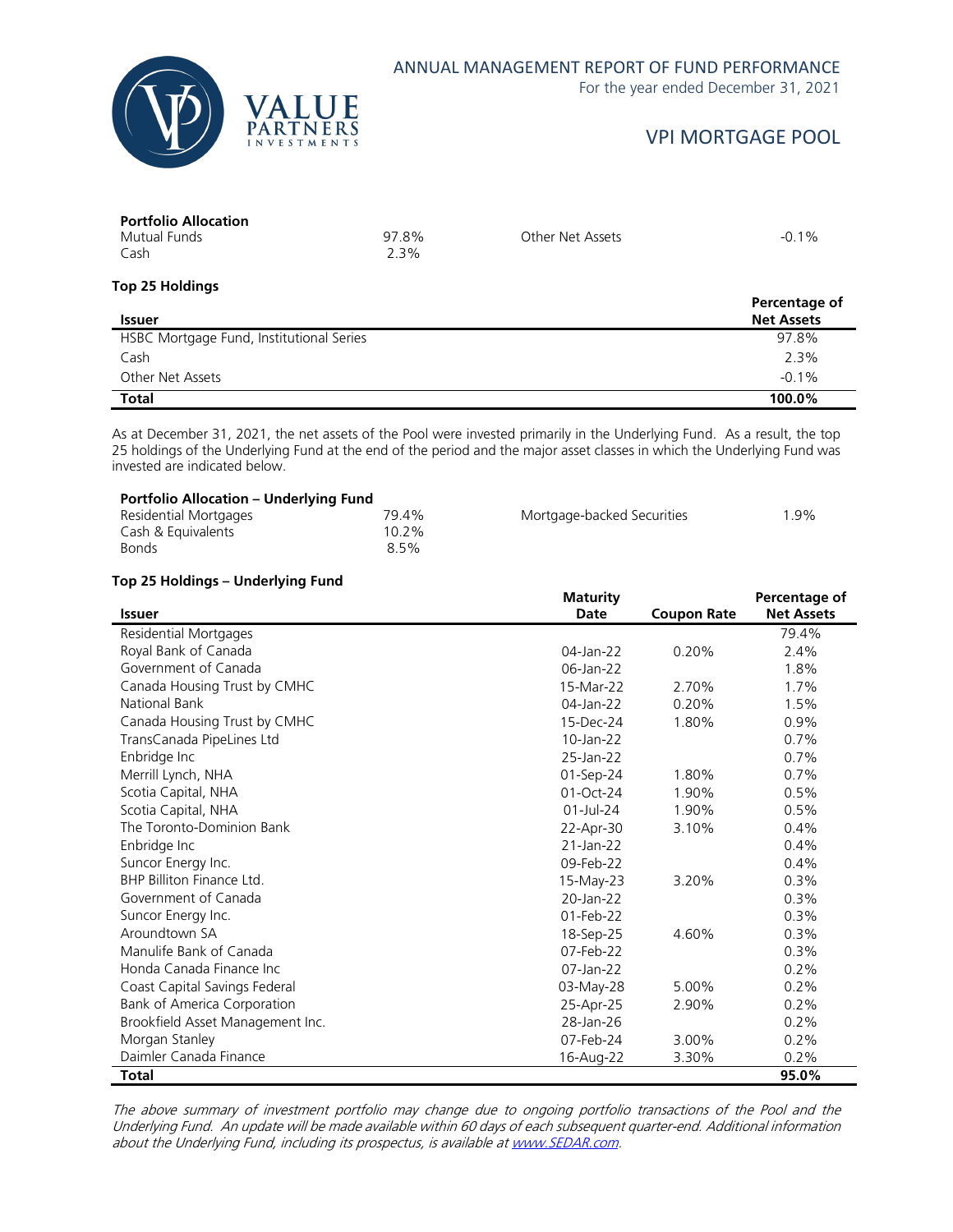

#### **Past Performance**

The historical performance information shown below assumes that all distributions were reinvested in the Pool and does not account for any sales, redemptions, distributions or optional charges or income taxes payable by an investor that would have reduced returns. Mutual fund returns are not guaranteed, their values change frequently, and past performance may not be repeated.

#### **Year-by-Year Returns**

The bar charts below show the performance of each series of the Pool (net of fees) for the year ended December 31, 2021, and the previous years ended December 31 or since inception to December 31. It shows in percentage terms, how an investment made on January 1 or on inception would have increased or decreased by the end of the respective periods.





Series O



(1) 2012 return is since inception on October 30, 2012 (2) 2017 return is since inception on July 5, 2017.

The past performance for the Underlying Fund is available in the Underlying Fund's annual and interim management report of fund performance and its annual and interim financial statements, all available on www.SEDAR.com.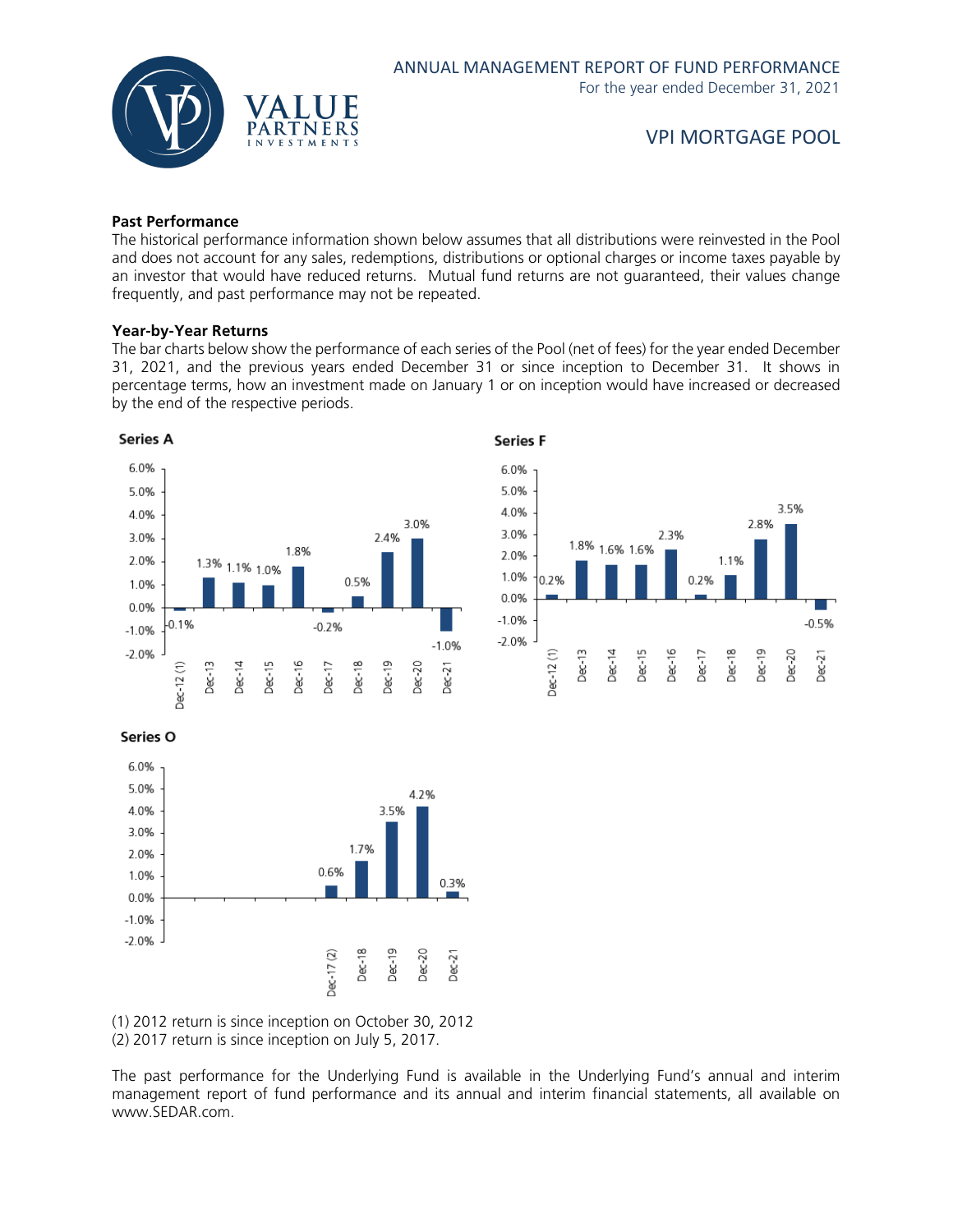

#### **Annual Compound Returns**

The following table shows the annual compound total return of each series of the Pool compared to the FTSE Canada Short Term Bond Index for the periods shown ended December 31, 2021. All index returns are calculated on a total return basis, meaning that performance was calculated under the assumption that all distributions were reinvested.

|                                                       | 5 Year  | 3 Year  | 1 Year   | <b>Since</b><br>Inception $(2)$ |
|-------------------------------------------------------|---------|---------|----------|---------------------------------|
|                                                       |         |         |          |                                 |
| Series A <sup>(1)</sup> (Inception: October 30, 2012) | $0.9\%$ | $1.4\%$ | $-1.0\%$ | $1.0\%$                         |
| FTSE Canada Short-Term Bond Index                     | 1.9%    | 2.5%    | $-0.9\%$ | 2.0%                            |
|                                                       |         |         |          |                                 |
| Series F <sup>(1)</sup> (Inception: October 30, 2012) | $1.4\%$ | 1.9%    | $-0.5%$  | 1.6%                            |
| FTSE Canada Short-Term Bond Index                     | 1.9%    | 2.5%    | $-0.9%$  | 2.0%                            |
|                                                       |         |         |          |                                 |
| Series O <sup>(1)</sup> (Inception: July 5, 2017)     | n/a     | 2.7%    | $0.3\%$  | $2.3\%$                         |
| FTSE Canada Short-Term Bond Index                     | n/a     | 2.5%    | $-0.9%$  | 2.0%                            |
|                                                       |         |         |          |                                 |

(1) The percentage return differs for each series because the management fee rate and expenses differ for each series. (2) The return since inception for each series will differ when the inception date differs.

The FTSE Canada Short-Term Bond Index is a broad measure of the total return for the Canadian short-term bond market, covering marketable Canadian bonds with a term-to-maturity between one and five years.

#### **Management Fees**

The Pool pays an annual management fee on each of its series (excluding Series O) to Value Partners Investments Inc. ("the Manager"). The management fee is calculated daily as a percentage of the net asset value of each series as of the close of business on each business day. In consideration for the management fees, the Manager may pay a percentage sales commission and/or trailing commission to registered dealers or brokers for units bought and held in the Pool depending on which series of units were purchased. The Manager also pays a portion of the management fee to the Portfolio Manager for its services in managing the investment portfolio.

For the period ended December 31, 2021, approximately 28% of the management fee revenues received by the Manager from the Pool were paid to registered dealers and brokers as sales and/or trailing commissions. Since each series may have a different commission structure, this percentage may vary by series. For unitholders eligible for the Management Fee Reduction Program, approximately 18% of the gross management fees were returned to unitholders as management fee rebates. The remainder of the management fee revenue, after payment of fees to the Portfolio Manager for its services, was retained by the Manager for corporate purposes.

#### **Related Party Transactions**

Value Partners Investments Inc. is the manager of the Pool and is responsible for the overall business and operations of the Pool. For the year ended December 31, 2021, the Pool paid \$472 thousand in management fees (excluding taxes) to the Manager. For the year ended December 31, 2021, the Manager absorbed \$77 thousand of the Pool's operating expenses. In addition, the parent company of the Manager also held 213,469 Series F units and 1 Series O unit of the Pool as of December 31, 2021.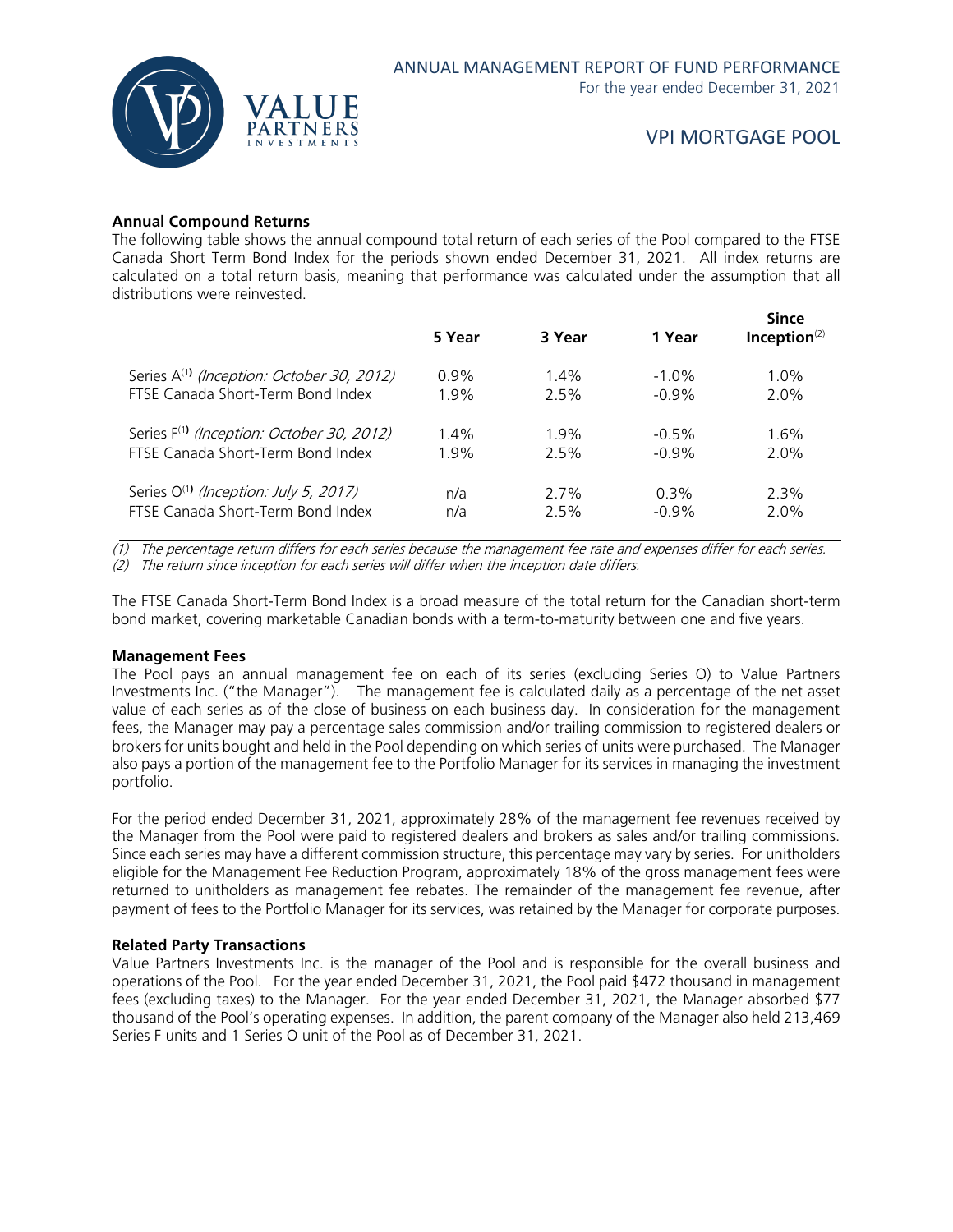

#### **Financial Highlights**

The following tables show selected key financial information about each series of the Pool and are intended to help you understand the Pool's financial performance for the past five years ended December 31. This information is derived from the Pool's audited annual financial statements and is not intended to be a reconciliation of the net asset value per unit.

#### **The Pool's Net Assets Per Unit (\$) (1)**

|                                                                | <b>December</b> | <b>December</b> | <b>December</b> | <b>December</b> | <b>December</b> |
|----------------------------------------------------------------|-----------------|-----------------|-----------------|-----------------|-----------------|
| <b>Series A</b>                                                | 31              | 31              | 31              | 31              | 31              |
|                                                                | 2021            | 2020            | 2019            | 2018            | 2017            |
| Net assets, beginning of period                                | 10.13           | 9.93            | 9.82            | 9.86            | 9.98            |
|                                                                |                 |                 |                 |                 |                 |
| Increase from operations:                                      |                 |                 |                 |                 |                 |
| Total revenue                                                  | 0.19            | 0.24            | 0.25            | 0.25            | 0.23            |
| Total expenses                                                 | (0.13)          | (0.13)          | (0.12)          | (0.13)          | (0.12)          |
| Realized gains (losses) for the period                         | 0.02            | 0.03            | (0.01)          | (0.04)          | (0.01)          |
| Unrealized gains (losses) for the period                       | (0.18)          | 0.15            | 0.10            | (0.03)          | (0.12)          |
| Total increase from operations <sup>(2)</sup>                  | (0.10)          | 0.29            | 0.22            | 0.05            | (0.02)          |
|                                                                |                 |                 |                 |                 |                 |
| <b>Distributions:</b>                                          |                 |                 |                 |                 |                 |
| From net investment income (excluding                          |                 |                 |                 |                 |                 |
| dividends)                                                     | (0.04)          | (0.18)          | (0.11)          | (0.10)          | (0.09)          |
| From dividends                                                 |                 | $\overline{a}$  |                 |                 |                 |
| From capital gains                                             | (0.22)          |                 | (0.01)          |                 | (0.01)          |
| Return of capital                                              |                 |                 |                 |                 |                 |
| Total annual distributions <sup>(3)</sup>                      | (0.26)          | (0.18)          | (0.12)          | (0.10)          | (0.10)          |
|                                                                |                 |                 |                 |                 |                 |
| Net assets, end of period                                      | 9.97            | 10.13           | 9.93            | 9.82            | 9.86            |
|                                                                |                 |                 |                 |                 |                 |
|                                                                |                 |                 |                 |                 |                 |
|                                                                | <b>December</b> | <b>December</b> | <b>December</b> | <b>December</b> | <b>December</b> |
| <b>Series F</b>                                                | 31              | 31              | 31              | 31              | 31              |
|                                                                | 2021            | 2020            | 2019            | 2018            | 2017            |
| Net assets, beginning of period                                | 9.82            | 9.68            | 9.61            | 9.71            | 9.88            |
|                                                                |                 |                 |                 |                 |                 |
| Increase from operations:                                      |                 |                 |                 |                 |                 |
| Total revenue                                                  | 0.18            | 0.23            | 0.24            | 0.24            | 0.23            |
| Total expenses                                                 | (0.07)          | (0.07)          | (0.07)          | (0.07)          | (0.07)          |
| Realized gains (losses) for the period                         | 0.02            | 0.02            | (0.02)          | (0.04)          | (0.01)          |
| Unrealized gains (losses) for the period                       | (0.17)          | 0.16            | 0.13            | (0.03)          | (0.13)          |
| Total increase from operations <sup>(2)</sup>                  | (0.04)          | 0.34            | 0.28            | 0.10            | 0.02            |
|                                                                |                 |                 |                 |                 |                 |
| <b>Distributions:</b>                                          |                 |                 |                 |                 |                 |
| From net investment income (excluding                          | (0.14)          | (0.27)          | (0.20)          | (0.20)          | (0.20)          |
| dividends)<br>From dividends                                   |                 |                 |                 |                 |                 |
|                                                                |                 |                 |                 |                 |                 |
| From capital gains                                             | (0.21)          |                 | (0.01)          |                 | (0.01)          |
| Return of capital<br>Total annual distributions <sup>(3)</sup> | (0.35)          | (0.27)          | (0.21)          | (0.20)          | (0.21)          |
| Net assets, end of period                                      | 9.61            | 9.82            | 9.68            | 9.61            | 9.71            |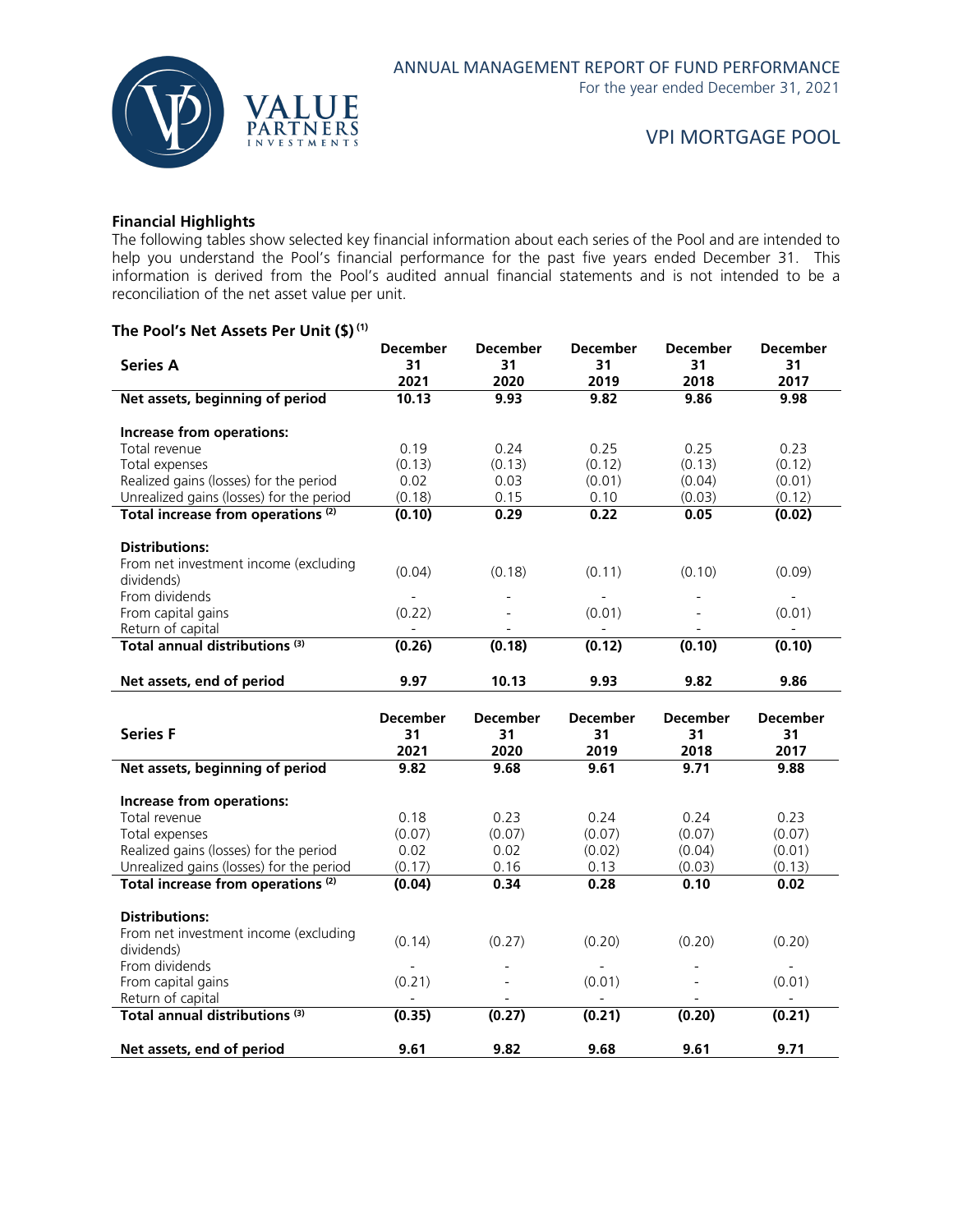

For the year ended December 31, 2021

## VPI MORTGAGE POOL

#### **Financial Highlights (continued)**

|                                                | <b>December</b> | <b>December</b> | <b>December</b> | <b>December</b> | <b>December</b> |
|------------------------------------------------|-----------------|-----------------|-----------------|-----------------|-----------------|
| Series $O(4)$                                  | 31              | 31              | 31              | 31              | 31              |
|                                                | 2021            | 2020            | 2019            | 2018            | 2017            |
| Net assets, beginning of period <sup>(4)</sup> | 9.85            | 9.77            | 9.76            | 9.92            | 10.00           |
| Increase from operations:                      |                 |                 |                 |                 |                 |
|                                                |                 |                 |                 |                 |                 |
| Total revenue                                  | 0.18            | 0.23            | 0.20            | 0.22            | 0.09            |
| Total expenses                                 |                 |                 |                 |                 |                 |
| Realized gains (losses) for the period         | 0.01            | 0.03            | (0.03)          | (0.03)          | (0.01)          |
| Unrealized gains (losses) for the period       | (0.21)          | 0.14            | 0.17            | 0.02            | (0.08)          |
| Total increase from operations <sup>(2)</sup>  | (0.02)          | 0.40            | 0.34            | 0.21            |                 |
| <b>Distributions:</b>                          |                 |                 |                 |                 |                 |
| From net investment income (excluding          |                 |                 |                 |                 |                 |
| dividends)                                     | (0.24)          | (0.38)          | (0.34)          | (0.32)          | (0.14)          |
| From dividends                                 |                 |                 |                 |                 |                 |
| From capital gains                             | (0.21)          |                 | (0.01)          |                 |                 |
| Return of capital                              |                 |                 |                 |                 |                 |
| Total annual distributions (3)                 | (0.45)          | (0.38)          | (0.35)          | (0.32)          | (0.14)          |
| Net assets, end of period                      | 9.64            | 9.85            | 9.77            | 9.76            | 9.92            |

(1) This information is derived from the Pool's audited annual financial statements.

(2) Net assets and distributions are based on the actual number of units outstanding at the relevant time. The increase/decrease from operations is based on the weighted average number of units outstanding over the financial period. (3) Distributions were paid in cash/reinvested in additional units of the Pool, or both.

(4) Inception date: July 5, 2017

#### **Ratios and Supplemental Data**

| <b>Series A</b>                                                            | <b>December</b><br>31<br>2021 | <b>December</b><br>31<br>2020 | <b>December</b><br>31<br>2019 | <b>December</b><br>31<br>2018 | <b>December</b><br>31<br>2017 |
|----------------------------------------------------------------------------|-------------------------------|-------------------------------|-------------------------------|-------------------------------|-------------------------------|
| Total net asset value $(000's)^{(1)}$                                      | \$33,569                      | \$37,456                      | \$25,847                      | \$23,792                      | \$28,808                      |
| Number of units outstanding (000's) <sup>(1)</sup>                         | 3,367                         | 3,699                         | 2,603                         | 2.423                         | 2,921                         |
| Management expense ratio <sup>(2)</sup><br>Management expense ratio before | 1.38%                         | 1.38%                         | 1.38%                         | 1.35%                         | 1.35%                         |
| waivers or absorptions                                                     | 1.51%                         | 1.53%                         | 1.66%                         | 1.63%                         | 1.51%                         |
| Trading expense ratio <sup>(3)</sup>                                       | n/a                           | n/a                           | n/a                           | n/a                           | n/a                           |
| Portfolio turnover rate (4)                                                | 54.13%                        | 31.78%                        | 53.31%                        | 39.56%                        | 53.75%                        |
| Net asset value per unit (1)                                               | \$9.97                        | \$10.13                       | \$9.93                        | \$9.82                        | \$9.86                        |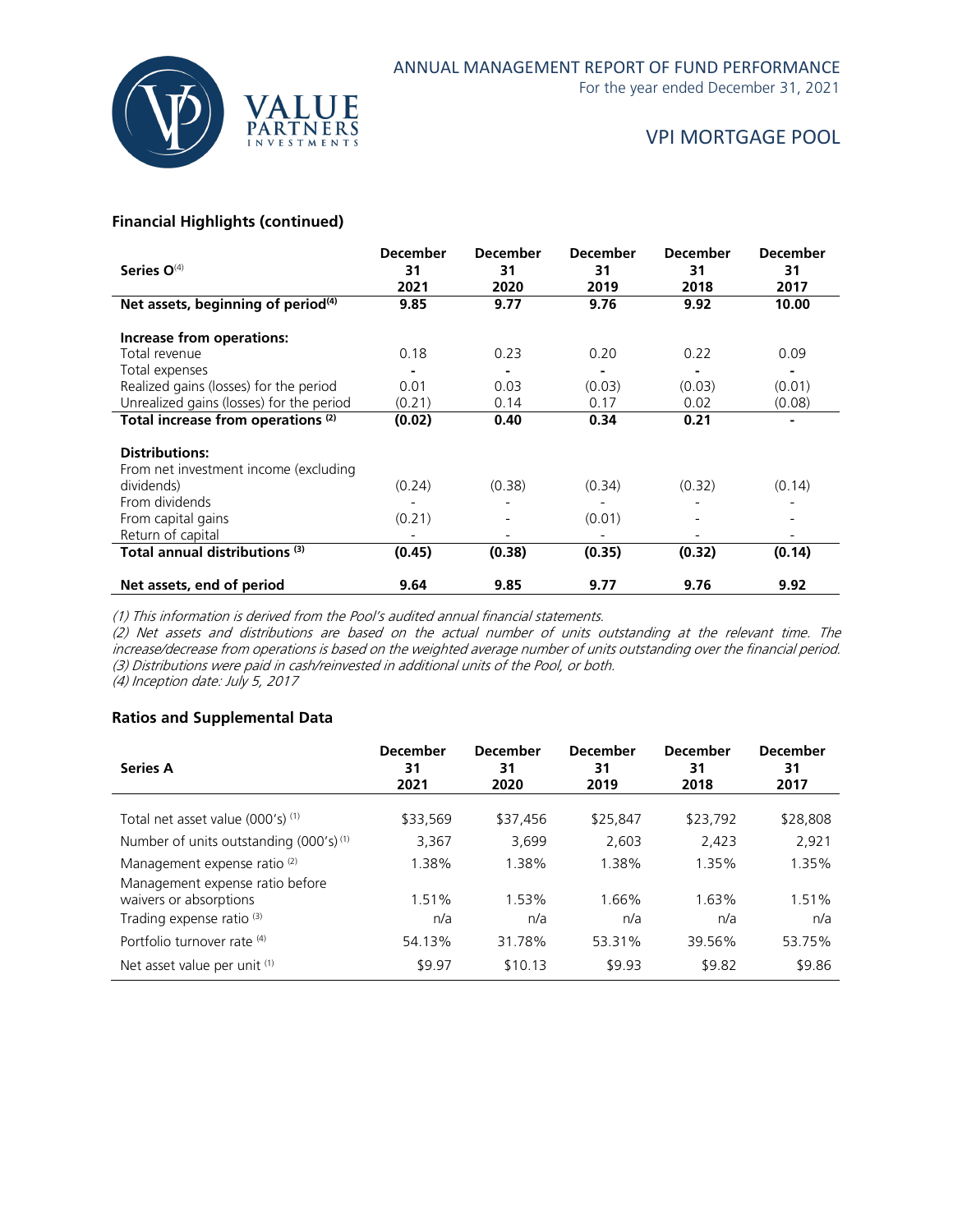

#### **Ratios and Supplemental Data (continued)**

| <b>Series F</b>                                                                                   | <b>December</b><br>31<br>2021 | <b>December</b><br>31<br>2020 | <b>December</b><br>31<br>2019 | <b>December</b><br>31<br>2018 | <b>December</b><br>31<br>2017 |
|---------------------------------------------------------------------------------------------------|-------------------------------|-------------------------------|-------------------------------|-------------------------------|-------------------------------|
| Total net asset value $(000's)^{(1)}$                                                             | \$30,339                      | \$21,743                      | \$13,451                      | \$15,039                      | \$14,406                      |
| Number of units outstanding $(000's)^{(1)}$                                                       | 3.156                         | 2.215                         | 1.390                         | 1.565                         | 1,483                         |
| Management expense ratio <sup>(2)</sup>                                                           | 0.88%                         | 0.88%                         | 0.88%                         | 0.85%                         | 0.85%                         |
| Management expense ratio before<br>waivers or absorptions<br>Trading expense ratio <sup>(3)</sup> | 0.98%<br>n/a                  | 1.00%<br>n/a                  | 1.14%<br>n/a                  | 0.59%<br>n/a                  | 0.98%<br>n/a                  |
| Portfolio turnover rate (4)                                                                       | 54.13%                        | 31.78%                        | 53.31%                        | 39.56%                        | 53.75%                        |
| Net asset value per unit (1)                                                                      | \$9.61                        | \$9.82                        | \$9.68                        | \$9.61                        | \$9.71                        |

| <b>Series O</b>                                           | <b>December</b><br>31<br>2021 | <b>December</b><br>31<br>2020 | <b>December</b><br>31<br>2019 | <b>December</b><br>31<br>2018 | <b>December</b><br>31<br>2017 |
|-----------------------------------------------------------|-------------------------------|-------------------------------|-------------------------------|-------------------------------|-------------------------------|
| Total net asset value $(000's)^{(1)}$                     | \$2,219                       | \$1,389                       | \$264                         | \$2,072                       |                               |
| Number of units outstanding (000's) <sup>(1)</sup>        | 230                           | 141                           | 27                            | 212                           |                               |
| Management expense ratio <sup>(2)</sup>                   | 0.13%                         | 0.13%                         | 0.13%                         | 0.10%                         | $0.00\%$                      |
| Management expense ratio before<br>waivers or absorptions | 0.45%                         | 0.46%                         | 0.61%                         | 0.65%                         | $0.00\%$                      |
| Trading expense ratio <sup>(3)</sup>                      | n/a                           | n/a                           | n/a                           | n/a                           | n/a                           |
| Portfolio turnover rate (4)                               | 54.13%                        | 31.78%                        | 53.31%                        | 39.56%                        | 53.75%                        |
| Net asset value per unit (1)                              | \$9.64                        | \$9.85                        | \$9.77                        | \$9.76                        | \$9.92                        |

(1) This information is provided as at the date shown.

(2) Management expense ratio is based on total expenses for the stated period (excluding distributions, commissions and other portfolio transaction costs) and is expressed as an annualized percentage of daily average net assets during the period. In the period a series is established, the management expense ratio is annualized from the date of inception to December 31.

(3) The trading expense ratio represents total commissions and other portfolio transaction costs expressed as an annualized percentage of daily average net assets during the period.

(4) The Pool's portfolio turnover rate indicates how actively the Pool's portfolio manager manages its portfolio investments. A portfolio turnover rate of 100% is equivalent to the Pool buying and selling all of the securities in its portfolio once in the course of the year. The higher the Pool's portfolio turnover rate in a year, the greater the trading costs payable by the Pool in the year, and the greater the chance of an investor receiving taxable capital gains in the year. There is not necessarily a relationship between a high turnover rate and the performance of the Pool.